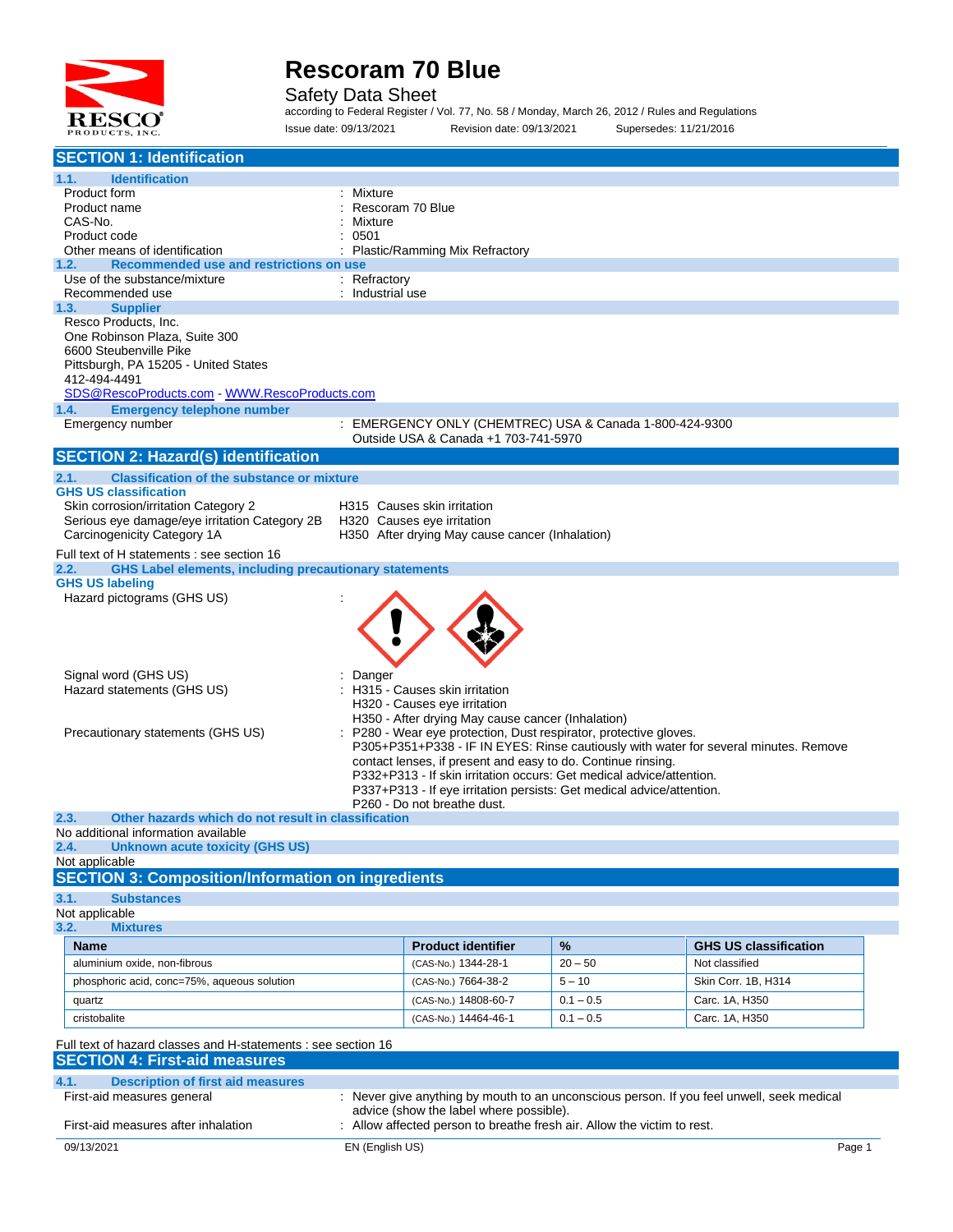Safety Data Sheet

according to Federal Register / Vol. 77, No. 58 / Monday, March 26, 2012 / Rules and Regulations

| First-aid measures after skin contact<br>First-aid measures after eye contact                           | Wash with plenty of soap and water. Wash contaminated clothing before reuse.<br>IF IN EYES: Rinse cautiously with water for several minutes. Remove contact lenses, if present<br>and easy to do. Continue rinsing. |
|---------------------------------------------------------------------------------------------------------|---------------------------------------------------------------------------------------------------------------------------------------------------------------------------------------------------------------------|
| First-aid measures after ingestion<br>4.2.<br>Most important symptoms and effects (acute and delayed)   | : Rinse mouth. Do NOT induce vomiting. Obtain emergency medical attention.                                                                                                                                          |
| Potential Adverse human health effects and                                                              | : Based on available data, the classification criteria are not met.                                                                                                                                                 |
| symptoms<br>Symptoms/effects after inhalation                                                           | : After drying or heating. May cause cancer by inhalation. Danger of serious damage to health by<br>prolonged exposure through inhalation.                                                                          |
| Symptoms/effects after skin contact<br>Symptoms/effects after eye contact                               | Causes skin irritation.<br>Causes eye irritation.                                                                                                                                                                   |
| Immediate medical attention and special treatment, if necessary<br>4.3.                                 |                                                                                                                                                                                                                     |
| No additional information available<br><b>SECTION 5: Fire-fighting measures</b>                         |                                                                                                                                                                                                                     |
|                                                                                                         |                                                                                                                                                                                                                     |
| 5.1.<br>Suitable (and unsuitable) extinguishing media<br>Suitable extinguishing media                   | : Use extinguishing media appropriate for surrounding fire.                                                                                                                                                         |
| Unsuitable extinguishing media                                                                          | : In case of fire, all extinguishing media allowed.                                                                                                                                                                 |
| 5.2.<br>Specific hazards arising from the chemical                                                      |                                                                                                                                                                                                                     |
| Fire hazard                                                                                             | : Not flammable.                                                                                                                                                                                                    |
| Special protective equipment and precautions for fire-fighters<br>5.3.<br>Firefighting instructions     | : Exercise caution when fighting any chemical fire. Prevent fire-fighting water from entering<br>environment.                                                                                                       |
| Protection during firefighting                                                                          | : Do not enter fire area without proper protective equipment, including respiratory protection.                                                                                                                     |
| <b>SECTION 6: Accidental release measures</b>                                                           |                                                                                                                                                                                                                     |
| 6.1.<br>Personal precautions, protective equipment and emergency procedures                             |                                                                                                                                                                                                                     |
| 6.1.1.<br>For non-emergency personnel                                                                   |                                                                                                                                                                                                                     |
| <b>Emergency procedures</b>                                                                             | : Avoid contact with skin and eyes.                                                                                                                                                                                 |
| 6.1.2.<br>For emergency responders<br>Protective equipment                                              | Equip cleanup crew with proper protection.                                                                                                                                                                          |
| Emergency procedures                                                                                    | : On land, sweep or shovel into suitable containers.                                                                                                                                                                |
| <b>Environmental precautions</b><br>6.2.                                                                |                                                                                                                                                                                                                     |
| Prevent entry to sewers and public waters.                                                              |                                                                                                                                                                                                                     |
| Methods and material for containment and cleaning up<br>6.3.                                            |                                                                                                                                                                                                                     |
| Methods for cleaning up                                                                                 | : On land, sweep or shovel into suitable containers.                                                                                                                                                                |
|                                                                                                         |                                                                                                                                                                                                                     |
| <b>Reference to other sections</b><br>6.4.<br>See Heading 8. Exposure controls and personal protection. |                                                                                                                                                                                                                     |
| <b>SECTION 7: Handling and storage</b>                                                                  |                                                                                                                                                                                                                     |
| 7.1.<br><b>Precautions for safe handling</b>                                                            |                                                                                                                                                                                                                     |
| Precautions for safe handling                                                                           | : Do not handle until all safety precautions have been read and understood. Avoid contact with                                                                                                                      |
| Hygiene measures                                                                                        | skin and eyes. After drying Do not breathe dust.<br>Wash hands and other exposed areas with mild soap and water before eating, drinking or                                                                          |
| 7.2.                                                                                                    | smoking and when leaving work.                                                                                                                                                                                      |
| Conditions for safe storage, including any incompatibilities<br>Storage conditions                      | : Store this product in a dry location where it can be protected from the elements.                                                                                                                                 |
| <b>SECTION 8: Exposure controls/personal protection</b>                                                 |                                                                                                                                                                                                                     |
| 8.1.<br><b>Control parameters</b>                                                                       |                                                                                                                                                                                                                     |
| <b>Rescoram 70 Blue (Mixture)</b>                                                                       |                                                                                                                                                                                                                     |
| No additional information available                                                                     |                                                                                                                                                                                                                     |
| cristobalite (14464-46-1)                                                                               |                                                                                                                                                                                                                     |
| <b>USA - ACGIH - Occupational Exposure Limits</b>                                                       |                                                                                                                                                                                                                     |
| ACGIH TWA (mg/m <sup>3</sup> )                                                                          | 0.025 mg/m <sup>3</sup> respirable dust                                                                                                                                                                             |
| <b>USA - OSHA - Occupational Exposure Limits</b>                                                        |                                                                                                                                                                                                                     |
| OSHA PEL (TWA) (mg/m <sup>3</sup> )                                                                     | 0.05 mg/m <sup>3</sup> respirable dust                                                                                                                                                                              |
|                                                                                                         |                                                                                                                                                                                                                     |
| aluminium oxide, non-fibrous (1344-28-1)                                                                |                                                                                                                                                                                                                     |
| <b>USA - ACGIH - Occupational Exposure Limits</b>                                                       |                                                                                                                                                                                                                     |
| ACGIH TWA (mg/m <sup>3</sup> )                                                                          | 1 mg/m <sup>3</sup> respirable dust                                                                                                                                                                                 |
| phosphoric acid, conc=75%, aqueous solution (7664-38-2)                                                 |                                                                                                                                                                                                                     |
| No additional information available                                                                     |                                                                                                                                                                                                                     |
| quartz (14808-60-7)                                                                                     |                                                                                                                                                                                                                     |
| USA - ACGIH - Occupational Exposure Limits<br>ACGIH TWA (mg/m <sup>3</sup> )                            | 0.025 mg/m <sup>3</sup> (Silica-Crystalline Quartz; USA; Time-weighted average exposure limit 8                                                                                                                     |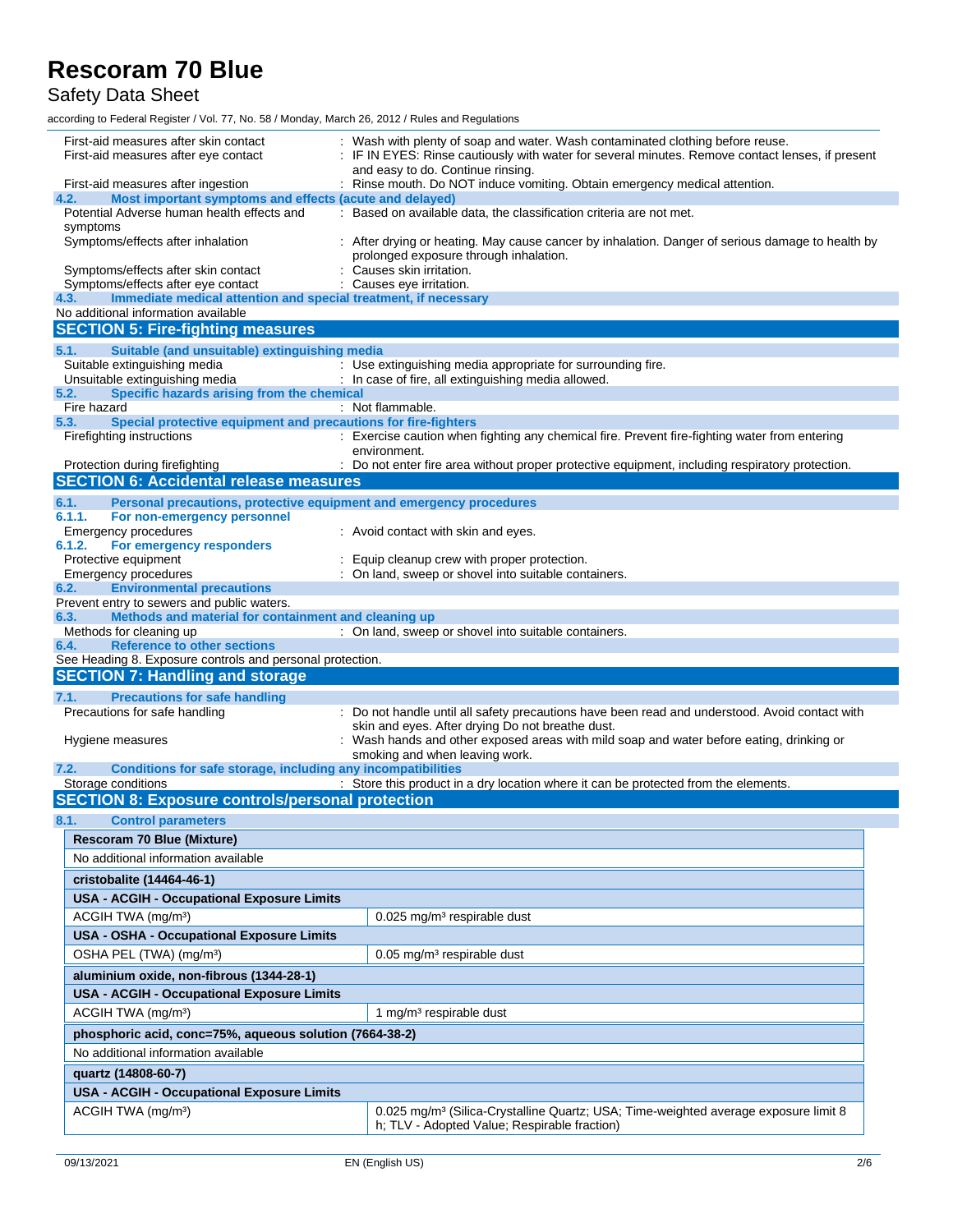Safety Data Sheet

according to Federal Register / Vol. 77, No. 58 / Monday, March 26, 2012 / Rules and Regulations

| <b>USA - OSHA - Occupational Exposure Limits</b>                                                                   |                                                 |  |  |  |
|--------------------------------------------------------------------------------------------------------------------|-------------------------------------------------|--|--|--|
| Local name                                                                                                         | Silica, crystalline quartz, respirable dust     |  |  |  |
| OSHA PEL (TWA) (mg/m <sup>3</sup> )                                                                                | 0.05 mg/m <sup>3</sup> respirable dust          |  |  |  |
| Remark (OSHA)                                                                                                      | (3) See Table Z-3.                              |  |  |  |
| <b>Appropriate engineering controls</b><br>8.2.                                                                    |                                                 |  |  |  |
| Appropriate engineering controls<br>Individual protection measures/Personal protective equipment<br>8.3.           | : Emergency eye wash fountain with clean water. |  |  |  |
| Personal protective equipment:<br>Avoid all unnecessary exposure.                                                  |                                                 |  |  |  |
| Hand protection:                                                                                                   |                                                 |  |  |  |
| Wear protective gloves.                                                                                            |                                                 |  |  |  |
| Eye protection:<br>Chemical goggles or safety glasses                                                              |                                                 |  |  |  |
| Skin and body protection:                                                                                          |                                                 |  |  |  |
| Wear suitable protective clothing. Safety shoes                                                                    |                                                 |  |  |  |
| <b>Respiratory protection:</b><br>Dust on tear out; In case of inadequate ventilation wear respiratory protection. |                                                 |  |  |  |
| Other information:                                                                                                 |                                                 |  |  |  |
| Do not eat, drink or smoke during use.                                                                             |                                                 |  |  |  |
| <b>SECTION 9: Physical and chemical properties</b>                                                                 |                                                 |  |  |  |
| Information on basic physical and chemical properties<br>9.1.<br>Physical state                                    | : Solid                                         |  |  |  |
| Appearance                                                                                                         | Plastic.                                        |  |  |  |
| Color                                                                                                              | Blue                                            |  |  |  |
| Odor                                                                                                               | : earthy                                        |  |  |  |
| Odor threshold                                                                                                     | : Not applicable                                |  |  |  |
| рH                                                                                                                 | : No data available                             |  |  |  |
| Melting point                                                                                                      | : > 2000 °F                                     |  |  |  |
| Freezing point                                                                                                     | : Not applicable                                |  |  |  |
| Boiling point                                                                                                      | : Not applicable                                |  |  |  |
| Critical temperature                                                                                               | Not applicable                                  |  |  |  |
| Critical pressure                                                                                                  | Not applicable                                  |  |  |  |
| Flash point                                                                                                        | Not applicable                                  |  |  |  |
| Relative evaporation rate (butyl acetate=1)<br>Relative evaporation rate (ether=1)                                 | : Not applicable<br>Not applicable              |  |  |  |
| Flammability (solid, gas)                                                                                          | Non flammable.                                  |  |  |  |
| Vapor pressure                                                                                                     | : Not Applicable                                |  |  |  |
| Vapor pressure at 50 °C<br>Relative vapor density at 20 °C                                                         | : Not Applicable<br>No data available           |  |  |  |
| Relative density                                                                                                   | : $\approx$ 2.7                                 |  |  |  |
| Solubility                                                                                                         | Slightly soluble.                               |  |  |  |
| Partition coefficient n-octanol/water (Log Pow)                                                                    | : No data available                             |  |  |  |
| Auto-ignition temperature                                                                                          | : Not applicable                                |  |  |  |
| Decomposition temperature                                                                                          | : No data available                             |  |  |  |
| Viscosity, kinematic<br>Viscosity, dynamic                                                                         | No data available<br>Not Applicable             |  |  |  |
| <b>Explosion limits</b>                                                                                            | : Not applicable                                |  |  |  |
| <b>Explosive properties</b>                                                                                        | : No data available                             |  |  |  |
| Oxidizing properties                                                                                               | : No data available                             |  |  |  |
| <b>Other information</b><br>9.2.                                                                                   |                                                 |  |  |  |
| No additional information available                                                                                |                                                 |  |  |  |
| <b>SECTION 10: Stability and reactivity</b>                                                                        |                                                 |  |  |  |
| 10.1.<br><b>Reactivity</b>                                                                                         |                                                 |  |  |  |
| Air Setting.<br><b>Chemical stability</b><br>10.2.                                                                 |                                                 |  |  |  |
| Stable under normal conditions of use.                                                                             |                                                 |  |  |  |
| <b>Possibility of hazardous reactions</b><br>10.3.<br>Not established.                                             |                                                 |  |  |  |
|                                                                                                                    |                                                 |  |  |  |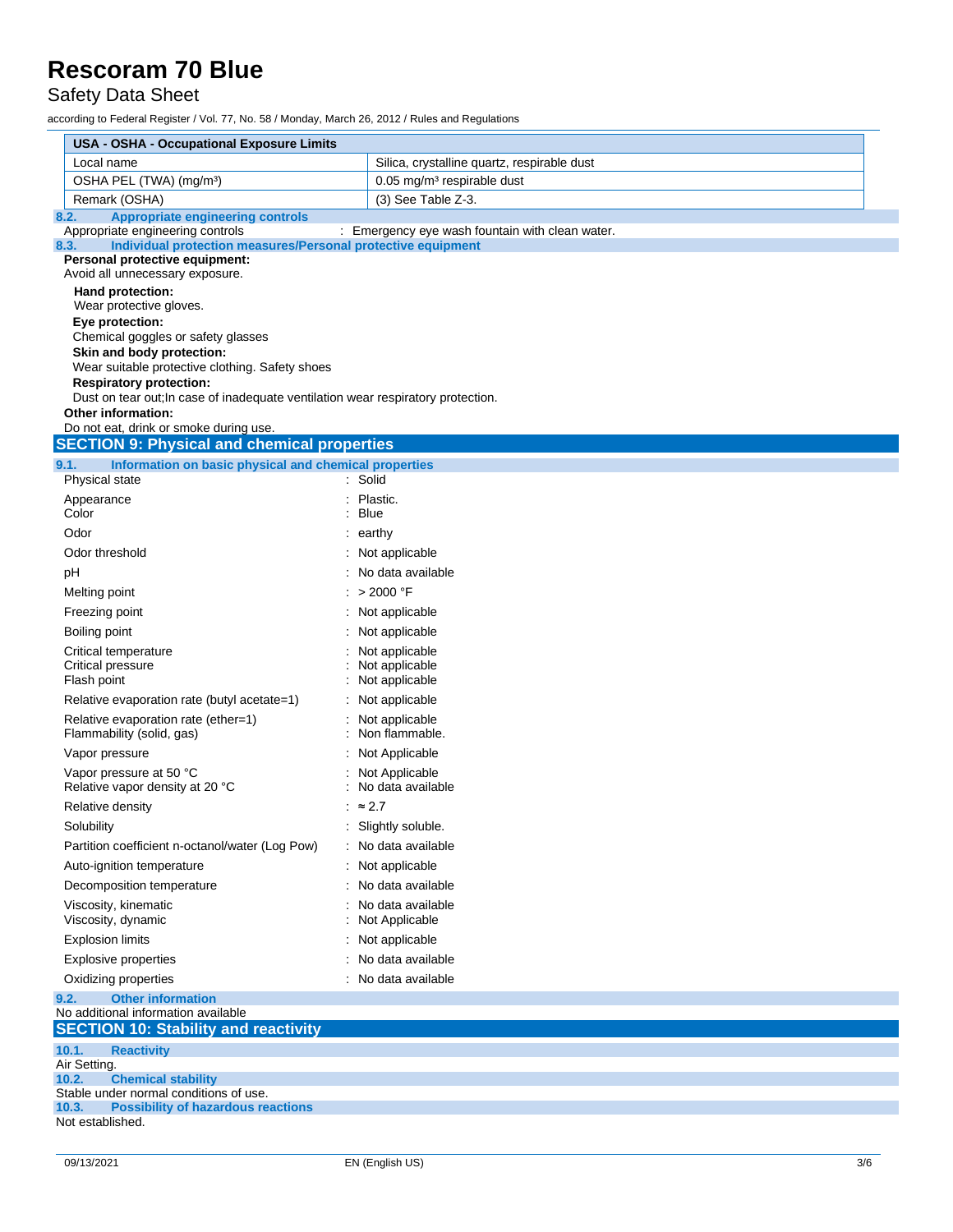#### Safety Data Sheet

according to Federal Register / Vol. 77, No. 58 / Monday, March 26, 2012 / Rules and Regulations

| 10.4.<br><b>Conditions to avoid</b>                                             |                                                                                                                                          |
|---------------------------------------------------------------------------------|------------------------------------------------------------------------------------------------------------------------------------------|
| No additional information available                                             |                                                                                                                                          |
| <b>Incompatible materials</b><br>10.5.                                          |                                                                                                                                          |
| No additional information available                                             |                                                                                                                                          |
| 10.6.<br><b>Hazardous decomposition products</b>                                |                                                                                                                                          |
| No additional information available                                             |                                                                                                                                          |
| <b>SECTION 11: Toxicological information</b>                                    |                                                                                                                                          |
| 11.1.<br>Information on toxicological effects                                   |                                                                                                                                          |
| Acute toxicity (oral)                                                           | : Not classified                                                                                                                         |
| Acute toxicity (dermal)                                                         | Not classified<br>Not classified                                                                                                         |
| Acute toxicity (inhalation)<br>aluminium oxide, non-fibrous (1344-28-1)         |                                                                                                                                          |
|                                                                                 |                                                                                                                                          |
| LD50 oral rat                                                                   | > 15900 mg/kg body weight (Equivalent or similar to OECD 401, Rat, Male / female,<br>Experimental value, Oral)                           |
| LC50 Inhalation - Rat                                                           | 7.6 mg/l air (Equivalent or similar to OECD 403, 1 h, Rat, Male, Experimental value, Inhalation<br>(aerosol))                            |
| Skin corrosion/irritation                                                       | Causes skin irritation.                                                                                                                  |
| Serious eye damage/irritation                                                   | Causes eye irritation.                                                                                                                   |
| Respiratory or skin sensitization                                               | Not classified                                                                                                                           |
| Germ cell mutagenicity                                                          | Not classified                                                                                                                           |
| Carcinogenicity                                                                 | After drying May cause cancer (Inhalation).                                                                                              |
| quartz (14808-60-7)                                                             |                                                                                                                                          |
| IARC group                                                                      | 1 - Carcinogenic to humans                                                                                                               |
| Reproductive toxicity                                                           | Not classified                                                                                                                           |
| STOT-single exposure                                                            | Not classified                                                                                                                           |
| STOT-repeated exposure                                                          | Not classified                                                                                                                           |
| Aspiration hazard                                                               | Not classified                                                                                                                           |
| Viscosity, kinematic                                                            | No data available                                                                                                                        |
| Potential Adverse human health effects and                                      | Based on available data, the classification criteria are not met.                                                                        |
| symptoms                                                                        |                                                                                                                                          |
| Symptoms/effects after inhalation                                               | After drying or heating. May cause cancer by inhalation. Danger of serious damage to health by<br>prolonged exposure through inhalation. |
|                                                                                 |                                                                                                                                          |
|                                                                                 |                                                                                                                                          |
| Symptoms/effects after skin contact                                             | Causes skin irritation.<br>Causes eye irritation.                                                                                        |
| Symptoms/effects after eye contact<br><b>SECTION 12: Ecological information</b> |                                                                                                                                          |
|                                                                                 |                                                                                                                                          |
| 12.1.<br><b>Toxicity</b><br>No additional information available                 |                                                                                                                                          |
| <b>Persistence and degradability</b><br>12.2.                                   |                                                                                                                                          |
| Rescoram 70 Blue (Mixture)                                                      |                                                                                                                                          |
| Persistence and degradability                                                   | Not established.                                                                                                                         |
|                                                                                 |                                                                                                                                          |
| cristobalite (14464-46-1)                                                       |                                                                                                                                          |
| Persistence and degradability                                                   | Mineral. Not applicable.                                                                                                                 |
| Chemical oxygen demand (COD)                                                    | Not applicable                                                                                                                           |
| ThOD                                                                            | Not applicable                                                                                                                           |
| BOD (% of ThOD)                                                                 | Not applicable                                                                                                                           |
| aluminium oxide, non-fibrous (1344-28-1)                                        |                                                                                                                                          |
| Persistence and degradability                                                   | Not applicable.                                                                                                                          |
| Chemical oxygen demand (COD)                                                    | Not applicable                                                                                                                           |
| ThOD                                                                            | Not applicable                                                                                                                           |
| phosphoric acid, conc=75%, aqueous solution (7664-38-2)                         |                                                                                                                                          |
| Persistence and degradability                                                   | Biodegradability: not applicable.                                                                                                        |
| quartz (14808-60-7)                                                             |                                                                                                                                          |
| Persistence and degradability                                                   | Not applicable.                                                                                                                          |
| Biochemical oxygen demand (BOD)                                                 | Not applicable                                                                                                                           |
| Chemical oxygen demand (COD)                                                    | Not applicable                                                                                                                           |
| ThOD                                                                            | Not applicable                                                                                                                           |
| <b>Bioaccumulative potential</b><br>12.3.                                       |                                                                                                                                          |
| <b>Rescoram 70 Blue (Mixture)</b>                                               |                                                                                                                                          |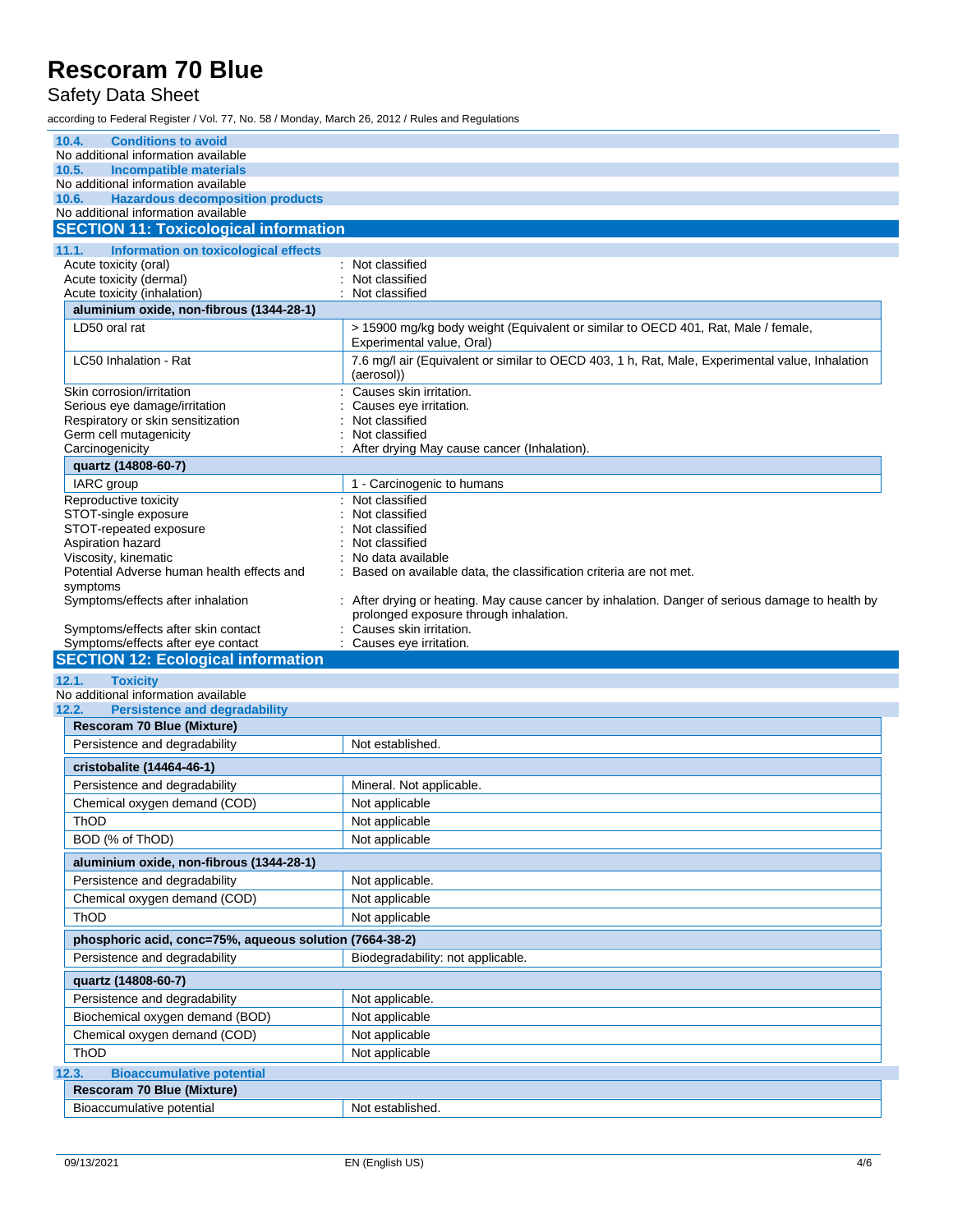#### Safety Data Sheet

according to Federal Register / Vol. 77, No. 58 / Monday, March 26, 2012 / Rules and Regulations

| cristobalite (14464-46-1)                                                   |                                                                                                                                     |
|-----------------------------------------------------------------------------|-------------------------------------------------------------------------------------------------------------------------------------|
| Bioaccumulative potential                                                   | No data available.                                                                                                                  |
| aluminium oxide, non-fibrous (1344-28-1)                                    |                                                                                                                                     |
| Bioaccumulative potential                                                   | No data available.                                                                                                                  |
| phosphoric acid, conc=75%, aqueous solution (7664-38-2)                     |                                                                                                                                     |
| Bioaccumulative potential                                                   | No test data of component(s) available.                                                                                             |
| quartz (14808-60-7)                                                         |                                                                                                                                     |
| Bioaccumulative potential                                                   | No data available.                                                                                                                  |
| 12.4.<br><b>Mobility in soil</b>                                            |                                                                                                                                     |
| cristobalite (14464-46-1)                                                   |                                                                                                                                     |
| Ecology - soil                                                              | No data available.                                                                                                                  |
|                                                                             |                                                                                                                                     |
| aluminium oxide, non-fibrous (1344-28-1)                                    |                                                                                                                                     |
| Ecology - soil                                                              | No data available.                                                                                                                  |
| phosphoric acid, conc=75%, aqueous solution (7664-38-2)                     |                                                                                                                                     |
| Ecology - soil                                                              | Highly mobile in soil.                                                                                                              |
| <b>Other adverse effects</b><br>12.5.<br>Effect on the global warming       | None known                                                                                                                          |
| Other information                                                           | No other effects known.                                                                                                             |
| <b>SECTION 13: Disposal considerations</b>                                  |                                                                                                                                     |
| <b>Disposal methods</b><br>13.1.                                            |                                                                                                                                     |
| Product/Packaging disposal recommendations                                  | Dispose in a safe manner in accordance with local/national regulations.                                                             |
| Ecology - waste materials                                                   | : Avoid release to the environment.                                                                                                 |
| <b>SECTION 14: Transport information</b>                                    |                                                                                                                                     |
| <b>Department of Transportation (DOT)</b>                                   |                                                                                                                                     |
| In accordance with DOT                                                      |                                                                                                                                     |
| Not regulated<br><b>Transportation of Dangerous Goods</b>                   |                                                                                                                                     |
| Not regulated                                                               |                                                                                                                                     |
| <b>Transport by sea</b>                                                     |                                                                                                                                     |
| Not regulated                                                               |                                                                                                                                     |
| <b>Air transport</b>                                                        |                                                                                                                                     |
| Not regulated                                                               |                                                                                                                                     |
| <b>SECTION 15: Regulatory information</b>                                   |                                                                                                                                     |
| 15.1. US Federal regulations                                                |                                                                                                                                     |
| <b>Rescoram 70 Blue (Mixture)</b>                                           |                                                                                                                                     |
|                                                                             | All components of this product are listed as Active, or excluded from listing, on the United States Environmental Protection Agency |
| Toxic Substances Control Act (TSCA) inventory                               |                                                                                                                                     |
| aluminium oxide, non-fibrous (1344-28-1)                                    |                                                                                                                                     |
| Not subject to reporting requirements of the United States SARA Section 313 |                                                                                                                                     |
| Note                                                                        | Note: The section 313 chemical list contains "CAS # 1344-28-1 Aluminum Oxide (Fibrous forms)"; the Aluminum                         |
|                                                                             | oxide contained in this product is non-fibrous, and thus is not a section 313 material. Only manufacturing,                         |
|                                                                             | processing, or otherwise use of aluminum oxide in the fibrous form triggers reporting.                                              |
| phosphoric acid, conc=75%, aqueous solution (7664-38-2)                     |                                                                                                                                     |
| Not subject to reporting requirements of the United States SARA Section 313 |                                                                                                                                     |
| <b>CERCLA RQ</b>                                                            | 5000 lb                                                                                                                             |
| 15.2. International regulations                                             |                                                                                                                                     |
| <b>CANADA</b>                                                               |                                                                                                                                     |
| cristobalite (14464-46-1)                                                   |                                                                                                                                     |
| Listed on the Canadian DSL (Domestic Substances List)                       |                                                                                                                                     |
| aluminium oxide, non-fibrous (1344-28-1)                                    |                                                                                                                                     |
| Listed on the Canadian DSL (Domestic Substances List)                       |                                                                                                                                     |
| phosphoric acid, conc=75%, aqueous solution (7664-38-2)                     |                                                                                                                                     |
| Listed on the Canadian DSL (Domestic Substances List)                       |                                                                                                                                     |
| <b>EU-Regulations</b>                                                       |                                                                                                                                     |
|                                                                             |                                                                                                                                     |

No additional information available **National regulations**